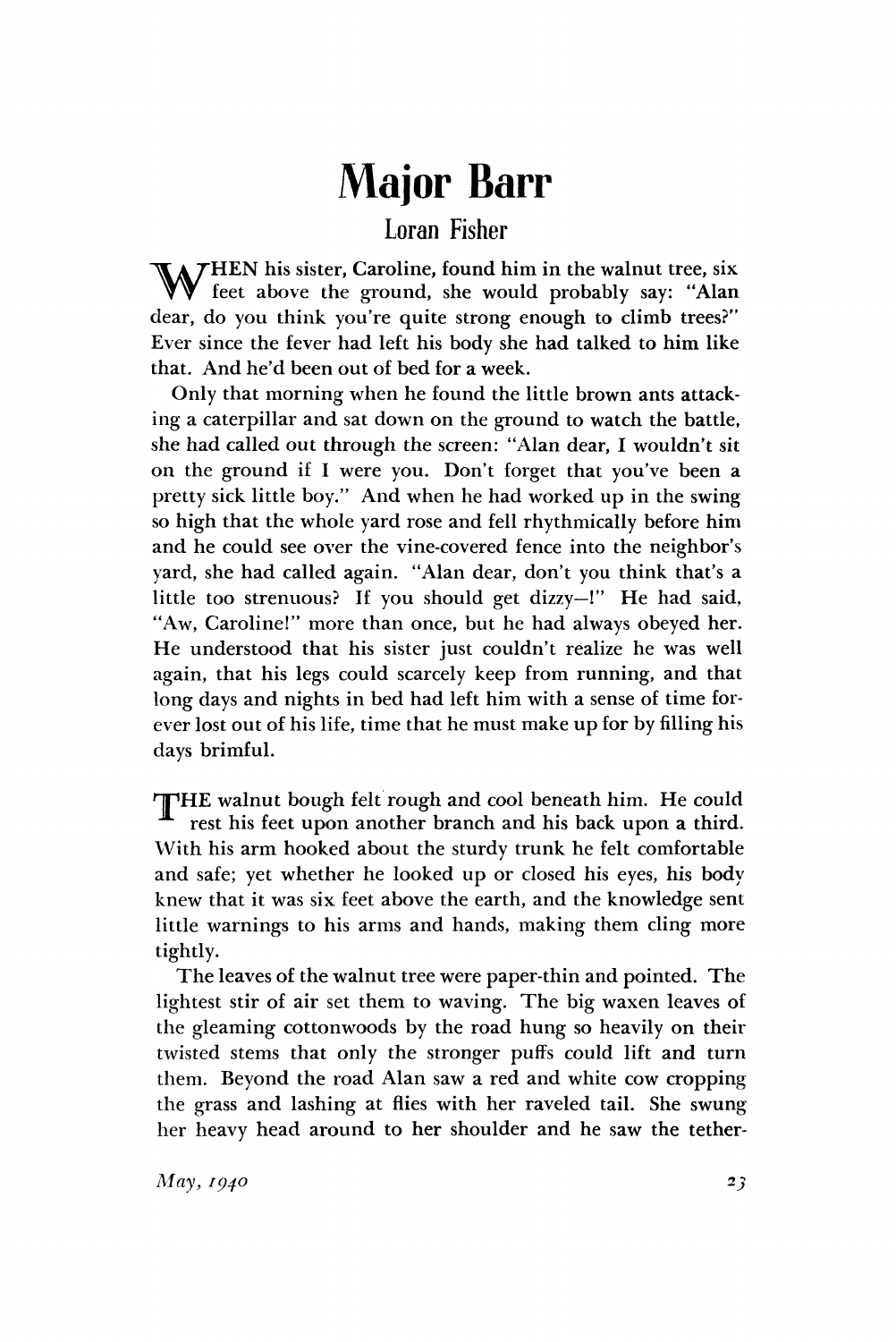rope fly up, then drop back and lose itself in the deep grass. The grocer's wagon rumbled by, coming suddenly into view, appearing ahead of its sound and leaving its sound behind after it passed by—leaving with Alan, too, an after-image of the horse's bobbing head, of dull yellow dust spurting out from under the thudding hooves, of the bright yellow umbrella swaying above the driver's head, of a blur of spokes. The dust, fine as flour, made a haze over the road. It hung there long after the silence came back, slowly powdering the roadside grass. Even when it had thinned out and vanished, Alan had a sense of something suspended in the silence.

The cow lay down, lowering her great body awkwardly upon her kneeling forelegs. The trees blinked drowsily at Alan. Bright awnings with deeply scalloped fringes gave the house a heavylidded look. But nothing altogether slept. The trance of afternoon fastened upon the friendly company of familiar things about Alan, but they napped with their eyes partly open, and he felt them watching him—with the same look that Caroline had when she bent over him at night.

**HEARD** the ring of the cane upon the sidewalk with a start of surprise. Major Barr shuffled into view, a thin, black figof surprise. Major Barr shuffled into view, a thin, black figure in sagging clothes. He moved slowly, bent over as if dragging a load behind him, and he scarcely lifted his knotty cane before he brought it sharply down again. His lowered eyes studied the sidewalk as if walking called for his utmost attention and care. Once, before he had crossed the open space, he lifted his eyes. His feet stopped moving. He leaned heavily upon his cane; then he lowered his head, picked up the trail again, and shuffled out of sight. His cane clicked, clicked, clicked, out of hearing.

Nearly every warm fair afternoon Major Barr walked back and forth upon the street. Alan might have seen him passing by a hundred times before he really looked at him. Then one day, a long time ago now, Major Barr had backed up to a slender tree and rubbed his shoulder blades upon it, up and down, up and down, until his knees began to sag. After that Major Barr had become fixed in Alan's mind as a figure of amusement, a man who did odd things that nobody else would do or think of doing, and Alan watched expectantly for his daily walks.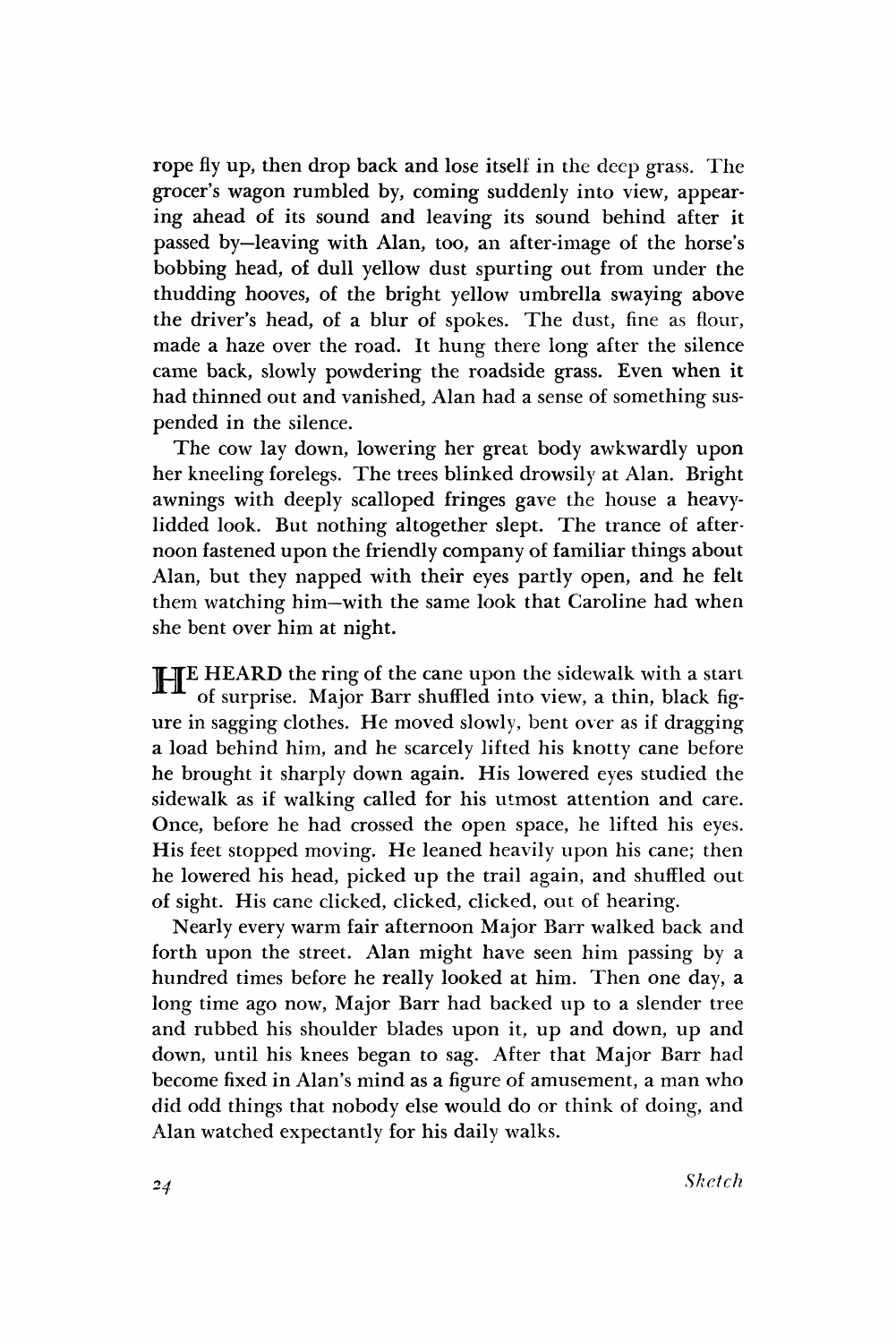THEN on another day, much later, but still a long time ago, Alan chased the Major's hat for him, and the old man became suddenly real and alive. Alan remembered how the hat lifted and sailed, how Major Barr clutched after it much too late, how the hat rolled in crazy loops upon the edge of its wide brim, and went up again suddenly in a long, low arc as if somebody pulled it by a string. He caught up with it after a long run and, running, brought it back. He remembered just how the Major looked when he came near—the bald crown gleaming above the fringe of white hair, the overhanging brows and sunken eyes that looked out with such commanding keenness, the working mouth and untrimmed white mustache that quivered and bristled up. Major Barr had not stirred in his tracks from the moment his hat blew away until he set it on his head again and tugged it down. Then he had looked at Alan, and for some moments Alan hadn't seen the smile below the white mustache. He had not recognized it as a smile. Then with a quick bob of his head, and a wink with both his eyes, Major Barr had moved on again. Not a word had been spoken, but ever since, when the two passed one another on the street, Major Barr would stop and Alan would see, always with the same surprise, that he was smiling.

Old, they said Major Barr was, but old as yet meant little to Alan. Today, as he sat in the walnut tree after Major Barr had gone, he began to understand. Major Barr had been a Union officer, they said, when he was a young man, and the blue uniform he wore on Decoration Day carried half a dozen shining medals on the breast. For the first time Alan tried to think of Major Barr as he might have been many, many years ago. Perhaps he, too, had climbed trees, sat down on forbidden ground. Perhaps—but there was no use trying to think of it, for the cane clicked again, not so rapidly nor so loudly this time, and Major Barr emerged from the spot where he had vanished a little while before. He crossed the little space with infinite labor and concentration, stepping scarcely the length of his own foot in his shuffling gait. Before he passed from sight Allan called out, "Hello, Major Barr," but the old man did not hear him.

ROYS became men, and men became old like Major Barr. They lived to lean upon a cane, and walked at last with a shuffling gait. Alan began to see the unbelievable pattern. Maybe some

*May, 1940*